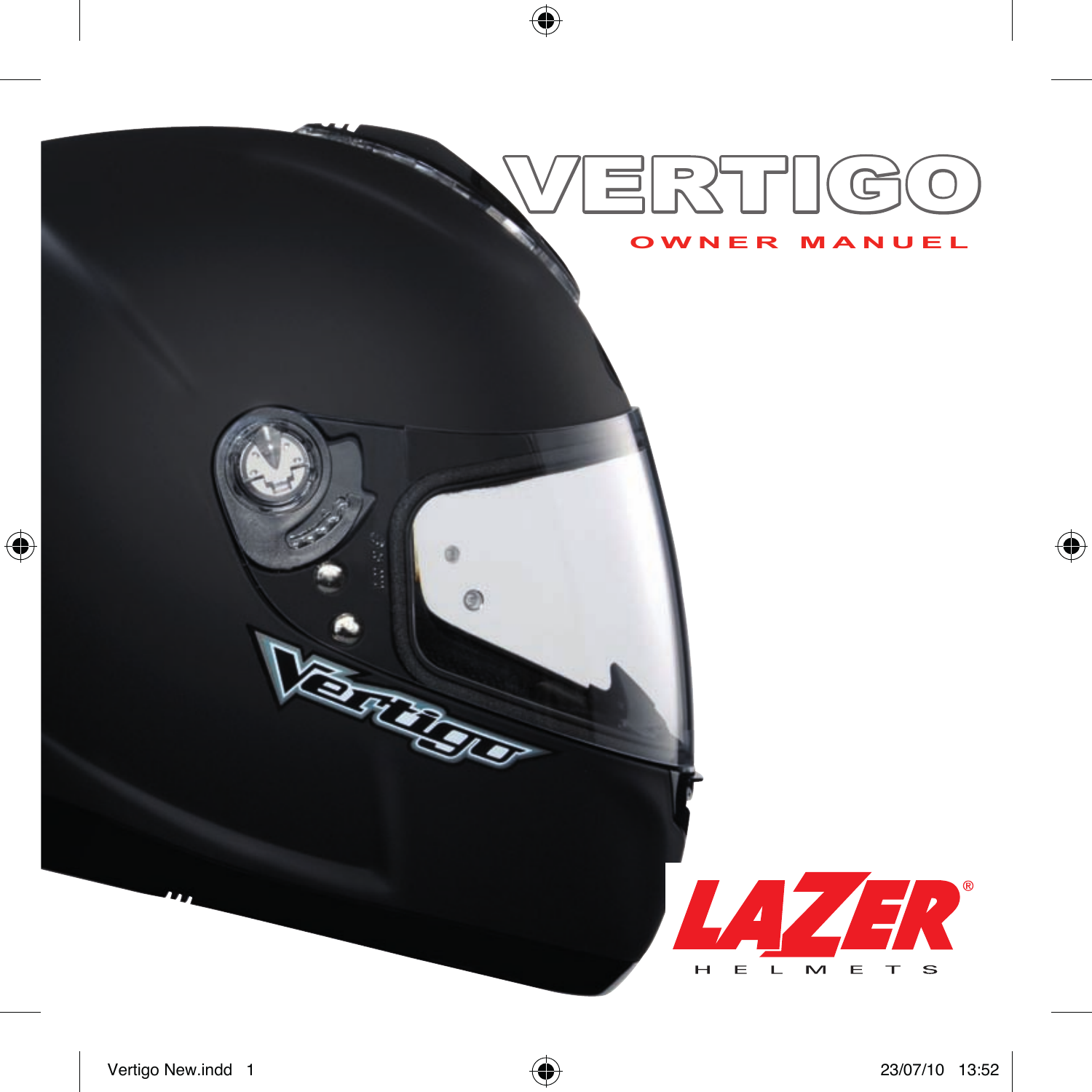# **VERTIGO**

⊕

# UK **IMPORTANT**

Please read this manual carefully BEFORE using your helmet for the first time. Following the instructions will keep your helmet effective and SAFE.

Remember to keep the manual in a safe place. It contains instructions, which are EXTREMELY IMPORTANT for your safety.

PLEASE REMEMBER!!! We have done our best to be as clear and explicit as possible, However, should you find the instructions unclear, or have any questions or require further information, please do not hesitate to contact us by post or e-mail.

# FR **IMPORTANT**

◈

Nous vous prions de lire avec attention ce manuel AVANT d'utiliser votre casque pour la première fois. Suivre les instructions, maintiendra votre casque dans un état lui assurant efficacité et SECURITE. Prenez soin de conserver ce manuel dans un endroit vous permettant de le retrouver facilement. Il contient des instructions de sécurité EXTREMEMENT IMPORTANTES.

SOUVENEZ VOUS-EN !!! Nous avons fait le maximum pour être le plus clair et le plus explicite possible. Cependant, si des instructions ne vous semblent pas claires, si vous avez des questions ou besoin d'informations, n'hésitez pas à nous contacter par courrier ou par e-mail.

# NL **BELANGRIJK**

Gelieve deze handleiding aandachtig te lezen VOOR de helm de eerste maal in gebruik te nemen. Onderstaande instructies helpen u de helm efficiënt en veilig te houden.

Bewaar deze handleiding zodat u die te allen tijde gemakkelijk kan raadplegen. Deze bevat instructies die HEEL BELANGRIJK zijn voor uw veiligheid.

OPGELET!!! Wij hebben onze uiterste best gedaan om zo duidelijk mogelijk te zijn. Indien sommige instructies niet duidelijk zijn of hebt u nog andere vragen, aarzel niet met ons contact op te nemen per post of per e-mail.

# D **WICHTIG**

Bitte lesen Sie diese Gebrauchsanweisung VOR der ersten Benutzung Ihres Helms. Wenn Sie sich an die Anweisungen halten, wird Ihr Helm in einem Zustand bleiben, der seine Wirksamkeit und SICHERHEIT gewährleistet.

Bitte bewahren Sie diese Gebrauchsanweisung an einem Ort auf, an dem sie leicht wieder aufzufinden ist. Sie enthält EXTREM WICHTIGE Sicherheitsanweisungen.

NICHT VERGESSEN !!! Wir haben alles unternommen, so klar und so deutlich wie nur möglich zu sein. Wenn allerdings gewisse Anweisungen Ihrer Meinung nach unklar sind, oder falls Sie Fragen haben oder Informationen benötigen sollten, dann nehmen Sie doch bitte, per Post oder E-Mail, Kontakt mit uns auf.

# ES **IMPORTANTE**

Lea con atención este manual ANTES de utilizar su casco por primera vez.

Si sigue las instrucciones, mantendrá su casco en un estado que le garantizará eficacia y SEGURIDAD. Guarde este manual en un lugar en el que pueda encontrarlo fácilmente. Contiene instrucciones de seguridad SUMAMENTE IMPORTANTES.

¡RECUERDE! Hemos procurado ser lo más claros y explícitos posible. Sin embargo, si las instrucciones no le parecen claras, si desea hacer preguntas o si necesita información, no dude en ponerse en contacto con nosotros por correo ó por correo electrónico.

# **IMPORTANTE** BR

Por favor, leia com atenção este manual ANTES de utilizar o seu capacete pela primeira vez. Seguindo as instruções, será possível manter seu capacete com SEGURANÇA e efetivo. Lembre-se de guardar o manual em local seguro. Nele contem instruções EXTREMAMENTE IMPORTANTES para sua segurança.

POR FAVOR, LEMBRE-SE!!! Procuramos ser o mais claro e objetivos possível, no entanto, caso ainda permaneçam dúvidas sobre as informações deste produto, não hesite em entrar em contato conosco por e-mail, telefone ou correio.

# IT  **IMPORTANTE**

Leggere attentamente questo manuale prima di utilizzare il casco per la prima volta.

Seguire le istruzioni manterrà il vostro casco nello stato ottimale in modo che assicuri efficienza e SICUREZZA

Conservare il manuale in un luogo sicuro. Contiene informazioni FONDAMENTALI per la vostra SICUREZZA.

ATTENZIONE! Abbiamo cercato di realizzare un manuale che potesse essere il più semplice e chiaro possibile. Nel caso riteniate che le istruzioni non siano sufficientemente chiare, o abbiate delle domande o vogliate chiedere ulteriori spiegazioni potete contattarci direttamente via e-mail o posta.



◈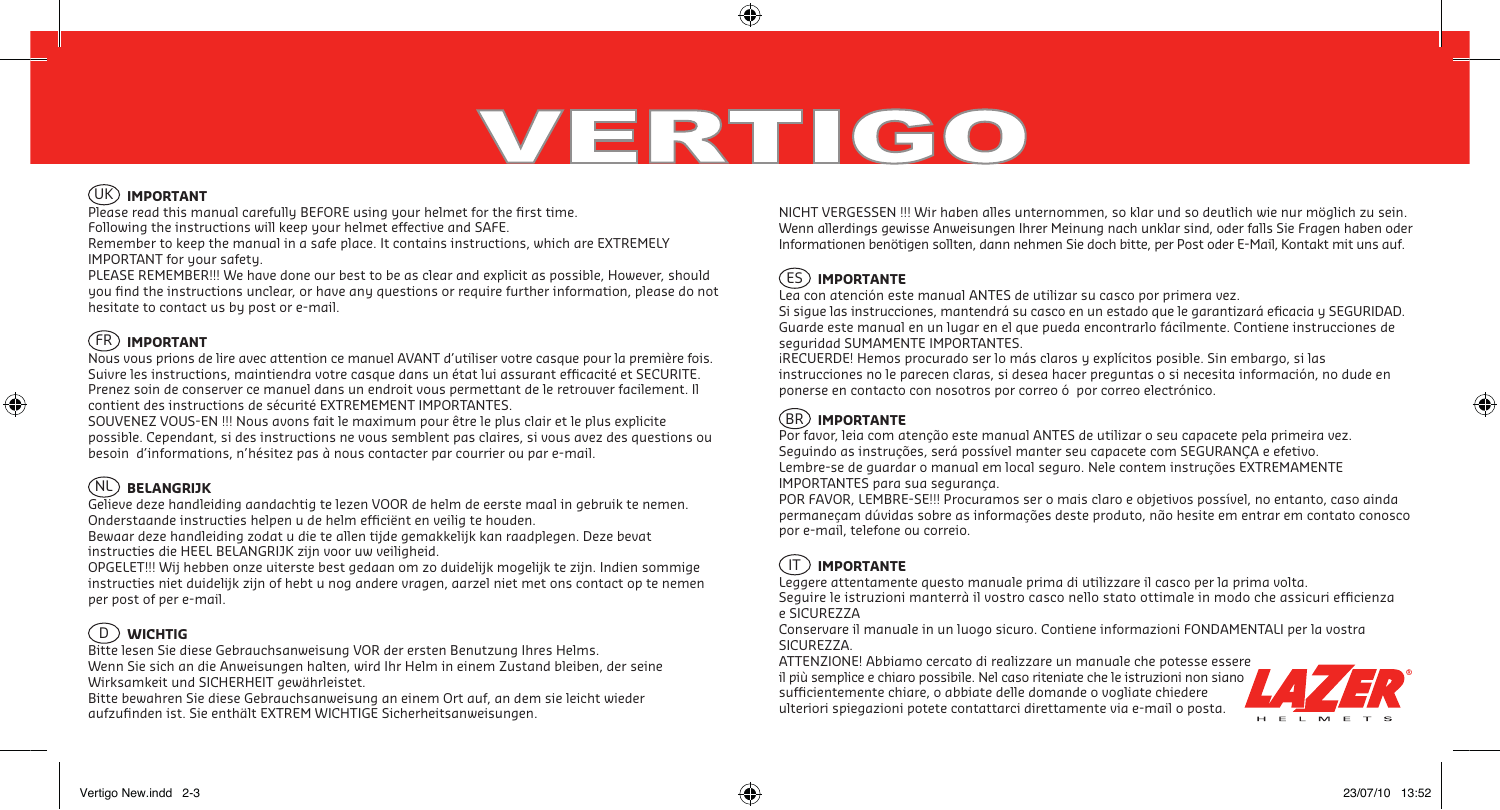## UK **INFORMATION FOR USERS**

- To insure an adequate protection, this helmet must fit closely and be securely attached.
- Any helmet that has sustained a violent impact should be replaced.
- Warning! Do not apply paint, stickers, petrol or other solvents to this helmet. Use only warm soapy water to clean the helmet surface. ECE 22.05

# FR **MISE EN GARDE**

- Pour assurer une protection suffisante, ce casque doit être bien ajusté et être solidement attaché.
- Tout casque qui a été soumis à un choc violent est à remplacer.
- Attention : N'appliquer sur ce casque ni peinture, ni autocollant, ni essence, ni aucun autre solvant. N'utilisez que de l'eau chaude et savonneuse pour nettoyer le casque. ECE 22.05

## NL **WAARSCHUWING**

- Om een voldoende bescherming te waarborgen moet deze helm goed passen en tevens een goed zijdelings zicht mogelijk maken.
- Iedere helm die een hevige klap heeft opgevangen dient te worden vervangen, zelfs al is de geleden schade op het eerste zicht niet merkbaar.
- Niet verven, noch reinigen met bijtende producten. Gebruik warm water en zeep voor het reinigen van de helm. ECE 22.05

# D **WARNUNG**

◈

- Um einen ausreichenden Schutz zu ermöglichen muss dieser Helm genau passen und außerdem eine gute seitliche Sicht garantieren.
- Jeder Helm, der einem heftigen Stoss ausgesetzt wurde, ist unbedingt zu ersetzen, auch wenn der Helm unbeschädigt scheint und keine sichtbaren Schäden aufweist. Der Helm darf weder mit Farbe bestrichen noch mit Beizmitteln gereinigt werden. ECE 22.05

# ES **AVISO**

- Para garantizar una protección suficiente, su casco tiene que estar bien ajustado y tiene que asegurar al mismo tiempo una buena visión lateral.
- Cada casco que haya sido expuesto a un golpe violento tiene que substituirse por otro.
- Atención ! no se puede aplicar pintura, pegatinas, gasolina o productos agresivos en el casco. Use agua caliente y jabón para limpiar la superficie del casco. ECE 22.05

## **AVISO** BR

- Para garantir a proteção adequada, este capacete tem que estar bem ajustado e com boa visão lateral.
- Todo capacete que tenha sofrido qualquer tipo de impacto deve ser trocado.

- Atenção! Não aplique pinturas, adesivos, derivados de petróleo ou qualquer tipo de solvente neste capacete. Use somente água morna com sabão neutro para limpar a superfície do mesmo. ECE 22.05

# IT  **ATTENZIONE**

- Per garantire una protezione sufficiente, questo casco deve essere ben calzato sulla testa e saldamente allacciato.
- Il casco che ha subito un urto violento deve essere sostituito.
- Attenzione! Non utilizzare vernici, benzina o altri prodotti chimici. Non applicare adesivi. Pulire il casco esclusivamente con un panno morbido umido e sapone neutro.

#### **WARNING**

- No helmet can protect the wearer against all possible impacts.
- For maximum protection, the helmet must fit firmly on the head, and all retention straps must be securely fastened. With the chin strap comfortably but firmly adjusted, it should not be possible, in most cases, for the helmet to be removed from the head when pulled at the rear in an upward direction.
- The helmet is designed to be retained by a strap under the chin.
- The helmet may be used with goggles.
- No attachments should be made to the helmet except those recommended by the helmet manufacturer. Do not drill or cut the shell.
- The helmet is designed to absorb shock by partial destruction of the shell and liner. This damage may not be visible. Therefore if subjected to a severe blow, the helmet should be replaced even if it is apparently undamaged.
- The liner is essential to the intended performance of the helmet.
- The helmet may be damaged and rendered ineffective by petroleum products, cleaning agents, paints, adhesives, etc., without the damage beeing visible to the user. Use only warm soapy water to clean the helmet surface.

**DOT** 



 $\bigoplus$ 

ECE - R22.05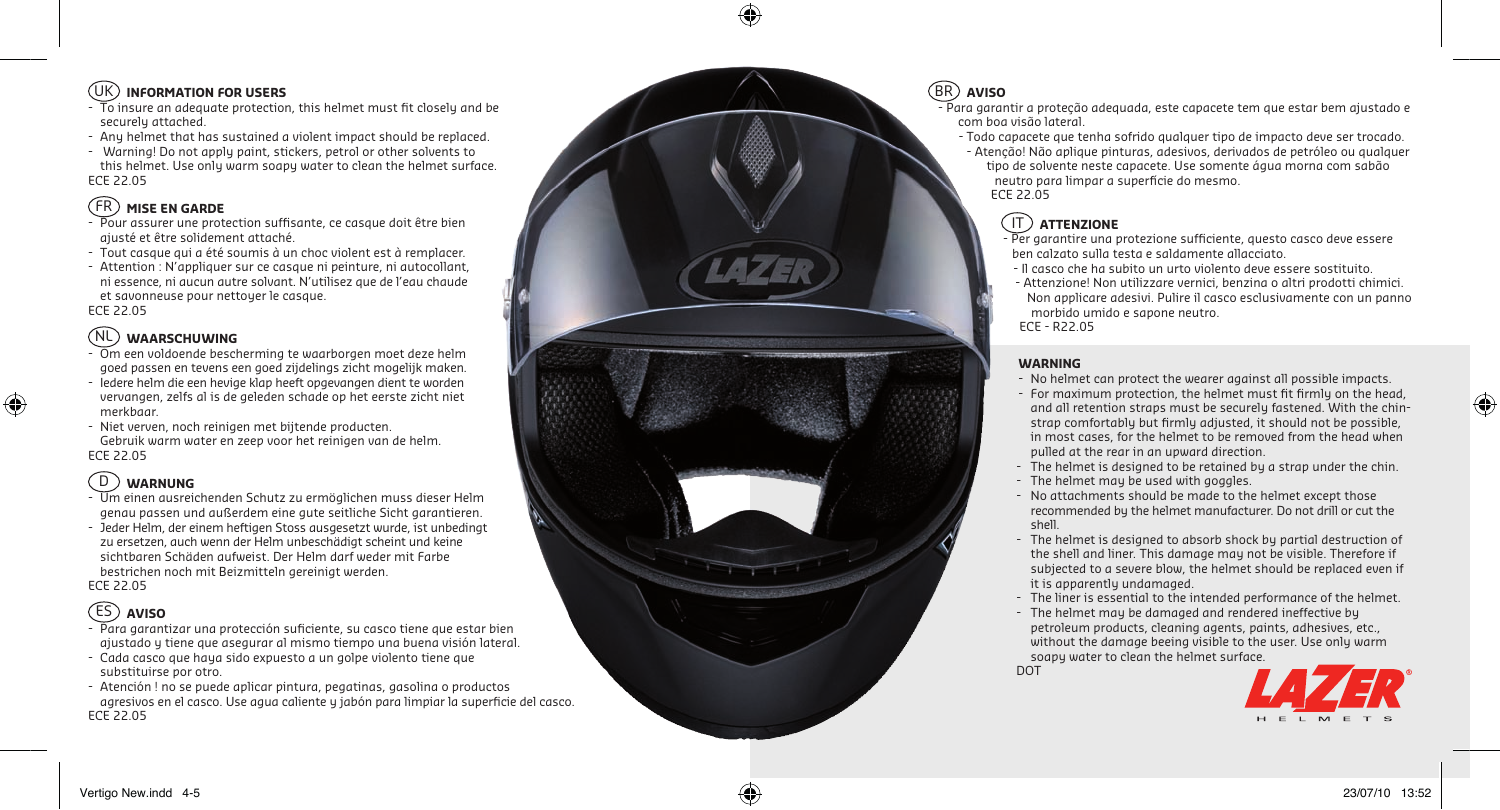#### **Advices • Conseils • Aanbeveling • Empfehlungen • Consejos de uso • Sugestões de Uso • Consigli**

#### **WARNING**

◈

- No helmet can protect the wearer against all possible impacts.
- For maximum protection the helmet must fit firmly on the head, and the retention system must be securely fastened. With the retention system comfortably but firmly adjusted, it should not be possible for the helmet to be removed from the head when pulled at the rear in an upward and forward direction.
- Ensure that any visor attached to the helmet meets the requirements of AS 1609.
- The helmet is unsuitable for use with goggles.
- The helmet is unsuitable for use with communications devices. (if suitable for use with communications devices, list the appropriate devices.)
- No attachments should be made to the helmet except those recommended by the helmet manufacturer. Do not drill or cut the shell.
- The helmet is designed to absorb shock by partial destruction of the shell and liner. This damage may not be visible. Therefore if subjected to a severe blow, the helmet should be replaced even if it is apparently undamaged.
- The liner is essential to the intended performance of the helmet.
- The helmet has a limited lifespan in use and should be replaced when it shows obvious signs of wear, e.g. change of fit, cracks, rust or fraying.

#### THE PROTECTION OF THIS HELMET MAY BE SEVERELY REDUCED BY THE APPLICATION OF PAINT, ADHESIVE STICKERS OR TRANSFERS, CLEANING FLUIDS OR OTHER SOLVENTS.

USE ONLY MATERIALS RECOMMENDED BY THE HELMET MANUFACTURER.

AS-NZS 1698: 2006

UK When riding a motorcycle, your life could depend on a clear vision. Keep it unhindered by observing theses basic rules:

- Use only genuine face shields.
- Tinted face shields are for daytime use only.
- Always keep your face shield clean scratch free.
- Always keep your field of vision unobstructed.

FR A moto, la vue, c'est la vie. Veillez toujours à optimaliser votre vision en respectant les règles élémentaires suivantes :

- Utilisez l'écran d'origine.
- N'utilisez un écran fumé qu'en plein jour.
- Gardez votre écran propre et sans rayures.
- N'obstruez pas votre champ de vision.

NL Bij het rijden met een motor is een goed zicht van levensbelang.

- Respecteer volgende elementaire regels:
- Gebruik enkele originele schermen.
- Gebruik enkel getinte schermen overdag.
- Houdt altijd uw scherm proper en krasvrij.
- Houdt uw gezichtsveld vrij.
- D Beim Motorradfahren kann Ihr Leben von der klaren Sicht abhängen. Bei Beachtung der folgenden Punkte behalten Sie immer klare Sicht:
	- Benützen Sie nur ein Original Visier.
	- Ein getöntes Visier sollten Sie nur bei Tageslicht verwenden.
	- Halten Sie Ihr Visier immer sauber und schützen Sie es vor Kratzern, damit die Sicht nicht beeinträchtig wird.

ES En moto, la vista es la vida. Cuide siempre su vista e optimizela respetando las siguientes reglas básicas:

- Utilize la pantalla original.
- Utilize la pantalla ahumada sólo a la luz del día.
- Conserve la pantalla limpia y sin rayas.
- No obstruya su campo de visión.

**Vision Vision Zichtbaarheid Sicht Visión Visibilidade Visione**

- d depend on a clear<br>
theses basic rules:<br>
ratch free.<br>
structed.<br>
urs à optimaliser<br>
entaires suivantes:<br> **1**<br>
uures.<br> **1**<br>
2 icht van<br>
2 icht van<br>
2 icht van<br>
2 icht van<br>
2 icht van<br>
2 iches exernation of the sexura<br>
2 ic  $^{\rm \textregistered}$  Ao pilotar uma motocicleta, sua vida pode depender de uma visibilidade clara. Cuide sempre de sua segurança, respeitando as regras abaixo: - Use somente lentes originais.
	- Lentes escuras e espelhadas são apenas para uso diurno.
	- Conserve as lentes limpas e sem arranhões.
	- Não obstrua o seu campo de visão.
	- $\mathbb D$  In moto, una visione corretta è indispensabile per la tua vita. Accertarsi sempre che la vista sia ottimale, rispettando le seguenti regole di base:
	- Utilizzare la visiera originale.
	- Utilizzare visiere scure soltanto in pieno giorno.
	- Mantenere la visiera pulita e senza rigature.
	- Non ostruire in alcun modo il campo visivo.



⊕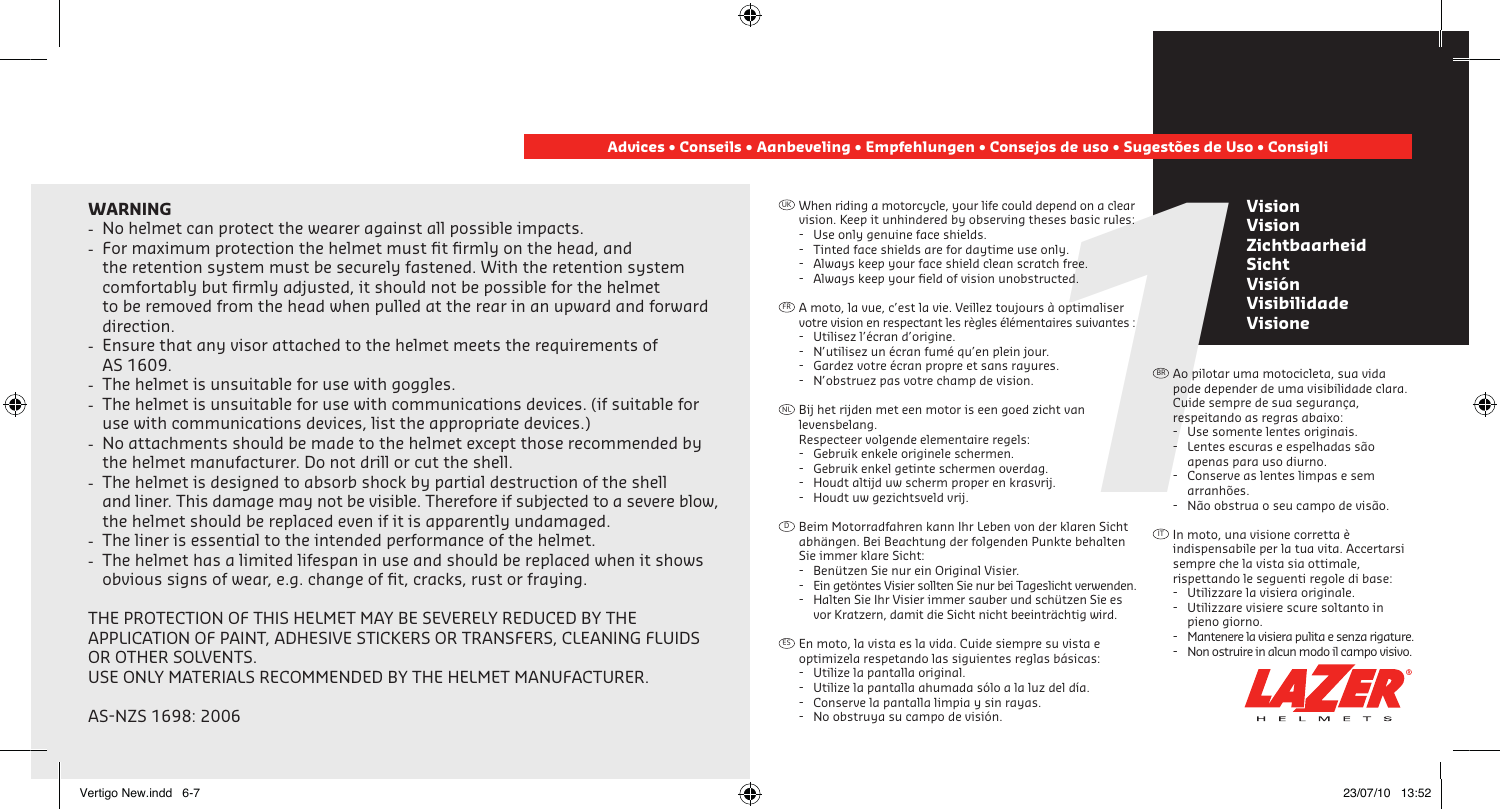- Iy fastened. Always buy a helmet to your exact siz<br>
mal attaché. Veillez donc à l'acheter à la bonne taï<br>
gesloten is. Koop steeds een helm die perfect past<br>
guerschlossen ist.<br>
die grande ó si estuviera<br>
dia y no olvide a and always fasten it properly.
- FR Votre casque sera inutile s'il est trop grand ou s'il est mal attaché. Veillez donc à l'acheter à la bonne taille et à toujours fixer sa jugulaire.
- NL Uw helm is nutteloos als hij te groot is en niet correct gesloten is. Koop steeds een helm die perfect past en sluit de helm telkens op de correcte manier.
- D Ihr Helm ist nutzlos, wenn er zu groß oder nicht richtig verschlossen ist. Kaufen Sie nur einen Helm, der Ihnen optimal passt und schliessen Sie ihn sorgfaltig.
- ES Su casco no le será de gran utilidad si resulta demasiado grande ó si estuviera mal abrochado. Compruebe que compra la talla adecuada y no olvide atarse la correa debajo de la barbilla.
- $\mathbb B$  Seu capacete não terá utilidade se estiver muito grande ou mal ajustado. Sempre utilize um capacete adequado ao tamanho de sua cabeça, ajustando-o de maneira apropriada.
- $\mathbb D$  Il casco è inutile se troppo grande o non allacciato correttamente. Accertarsi pertanto di allacciarlo sempre saldamente ed in maniera corretto. **3**<br>
Il casco è inuti<br>
pertanto di all<br>
pertanto di all<br>
pertanto di all<br>
pertanto di all<br>
pertanto di all<br> **Mod**<br>
Mod<br>
Mod<br>
Mod

effectiveness of your helmet.

- $\overline{\mathfrak{B}}$  When your helmet sustains a severe shock, part of its structure and lining may have been deteriorated by absorbing the energy of the impact. These damages may not visible to the eye. In this case, do not hesitate to replace it.
- FR Lorsque votre casque subit un choc important, une partie de sa structure et de son rembourrage se détériore en absorbant l'énergie du choc; il se peut que cette détérioration reste invisible à l'oeil nu, dans ce cas remplacez-le.
- NL Als uw helm een hevige klap heeft geïncasseerd, kan de buiten - en/of binnenschaal gedeeltelijk beschadigd zijn door de impact van de klap. De beschadiging is niet altijd uiterlijk zichtbaar. In dat geval dient u uw helm te vervangen.
- <table>\n<tbody>\n<tr>\n<th>5) Our Internet will be useless if it's too big or not properly fastened. Always bug a helimett to your exact size and always faster in property.\n </th>\n</tr>\n<tr>\n<td>6) We then your helimett's stationary to the most one time in the second year is a two time. These damages may not visible to the eye. that case, do not be the one time in the second year, the second year is the two time. The second year is the two time. The second year is the two time. The second year is the two time. The second year is the two time. The second year is the two time. The second year is the two time. The second year is the two time. The second year is the two time. The second year is the two time. The second year is the two time. The second year is the two time. The second year is the two time. The second year is the two <sup>D</sup> Nach einem schweren Aufschlag können Teile der Schale (Helmstruktur) oder der Verkleidung beschädigt sein, weil sie die Aufschlagsenergie absorbiert haben. Solche Beschädigungen müssen nicht unbedingt (für das Auge) sichtbar sein. Bitte zögern Sie im Zweifelsfall nicht, den beschädigten Helm durch einen Neuen zu ersetzen.
	- **Damaged Helmet Casque endommagé Capacete Danificado Casco danneggiato**

**Beschadigingen Beschädigungen Casco dañado**

#### **Modifiche**

NL Het is ten strengste verboden om wijzigingen aan te brengen aan de helm. Wijzigingen kunnen een mindere efficiëntie van uw helm te weeg brengen.

**Advices • Conseils • Aanbeveling • Empfehlungen • Consejos de uso • Sugestões de Uso • Consigli**

**Fastening Fermeture Sluiting Verschluß Cierre**

D Manipulieren Sie nicht an Ihren Helm. Veränderungen stellen die Wirksamkeit und Sicherheit in Frage. **Modifications** 

 $\mathbb{Q}$  Never modify your helmet in any way. Modifications could result in lowering the

FR Il est formellement déconseillé d'apporter quelque modification que ce soit à votre casque. Cela pourrait impliquer des dégradations qui diminueraient l'efficacité de votre casque.

- ES Desaconsejamos realizar cualquier modificación a su casco. El hacerlo podría acarrear una degradación que disminuiría la eficacia de su casco. **Modifications Wijzigingen**
- $^{\circledR}$  Nunca modifique a configuração de seu capacete. Modificações podem resultar na redução da eficácia da segurança do seu capacete. **Veränderungen Modificaciones** 
	- $\mathbb D$  Si sconsiglia fortemente di apportare qualsiasi modifica al casco. Ciò potrebbe comportare alterazioni che ridurrebbero l'efficacia del casco.
- ES En el momento en el que su casco sufra un choque importante, se deteriora una parte de su estructura y de su relleno ya que absorbe la energía del choque. Es posible que dicho deterioro resulte invisible a simple vista. Este caso, sustituya el casco por uno nuevo.
- $^{\circledR}$  Quando o seu capacete absorve um impacto severo, parte de sua estrutra e forro podem ter sidos deteriorados pela absorção da energia do impacto. Estas avarias podem não ser visíveis ao olho humano. Neste caso, não hesite em substituir o capacete.
- $\mathbb D$  In caso di urto calotta esterna e componenti interne del casco possono modificarsi per assorbire l'energia dovuta all'urto stesso. Questa alterazione potrebbe essere invisibile a occhio nudo. In tal caso, sostituire il casco.



 $|\mathbf{\oplus}% \mathbf{e}_{i}|\leq 1/2$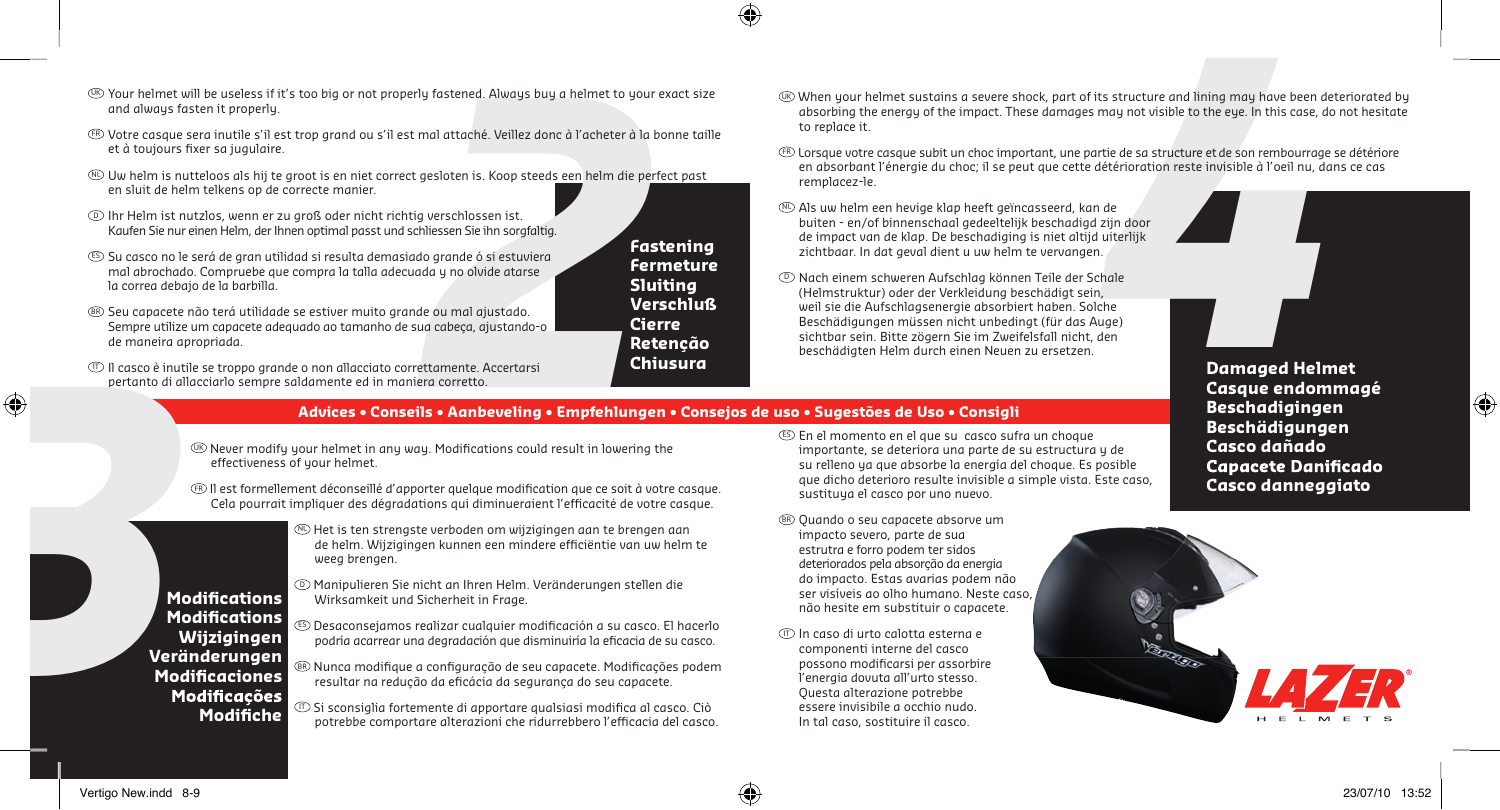#### $(UK)$  Clean the outside and inside of your helmet regularly.

Use a soft cloth and warm or slightly soapy water.

NEVER USE GAS OIL, SOLVENTS, PETROL OR OTHER AGGRESSIVE PRODUCTS.

The padding is removable to make it easy to clean. Again, only use warm or slightly soapy water. Hand wash and drip dry.

To clean the visor (shield), dip it in lukewarm soapy water. Wipe it in a lint free cloth from the top to the bottom avoiding any circular motion.

After correctly cleaning the vents and the visor mechanism, it is a good idea to lubricate them from time to time with white or silicone grease to maximise their durability.

#### $(\mathsf{ES})$  Limpie regularmente el exterior y el interior del casco.

Utilize un trapo suave y agua templada pura o ligeramente jabonosa. NO UTILIZE NUNCA GASOIL, DILUYENTES, GASOLINAS U OTROS PRODUCTOS AGRESIVOS. Los interiores de confort se desmontan para facilitar su limpieza. En este caso también, utilize agua templada pura o ligeramente jabonosa. Lávelas a mano y después déjelas secar al aire. Para limpiar su pantalla, debe lavarla en un poco de agua templada pura ó ligeramente jabonosa y después la tiene que secar con un trapo suave y que no suelte pelusa. La pantalla se tiene que secar de arriba hacia abajo, evitando hacer círculos con el trapo. Así su pantalla durará más tiempo. Después de haber limpiado bien las dos ventilaciones traseras y la pantalla, se recomienda lubricarlas de vez en cuando con una grasa blanca o una grasa de silicona para garantizar su longevidad.

#### Care and Maintenance • Soin et entretien • Zora en Onderhoud • Pfleae und Wartuna • Cuidados u Limpieza • Cuidados e Limpieza • Cura e Manutenzione

FR Nettoyez régulièrement l'extérieur et l'intérieur du casque.

Utilisez un chiffon doux et une solution d'eau tiède pure ou légèrement savonnée.

NE JAMAIS UTILISER DE GASOIL , DILUANTS, ESSENCES ET AUTRES PRODUITS AGRESSIFS.

Les garnitures de confort se démontent afin de faciliter leur nettoyage. Là encore, n'utilisez que de l'eau tiède pure ou légèrement savonnée. Les laver à la main et ensuite faire sécher à l'air.

Pour nettoyer votre écran, laissez-le tremper dans un peu d'eau tiède légèrement savonnée, puis essuyez-le à l'aide d'un chiffon doux non pelucheux, de haut en bas en évitant les rotations. La durée de vie de votre écran en sera prolongée.

Après avoir correctement nettoyé les deux ventilations arrière ainsi que l'écran, il est conseillé de les lubrifier de temps en temps avec une graisse blanche ou graisse silicone. Ceci afin d'assurer leur longévité.

NL Reinig geregeld de buiten- en binnenkant van uw helm.

Gebruik enkel een zachte doek en warm water met eventueel wat zeep. GEBRUIK NOOIT BIJTENDE PRODUCTEN.

De binnenvoering is makkelijk te verwijderen. Deze kan je eveneens met de hand wassen in warm water met zeep en laten drogen (geen droogkast).

Voor het scherm gebruikt u eveneens een natte zachte doek met eventueel wat zeep. Veeg het scherm proper van boven naar onder zonder draaiende bewegingen.

Het is aangewezen om af en toe na het reinigen van de ventilaties en het schermmechanisme deze in te smeren met een doorzichtige of siliconenolie. Dit verhoogt de duurzaamheid van het mechanisme.

#### $\big($  D  $\big)$  Reinigen Sie Ihren Helm regelmäßig innen und außen.

Verwenden Sie einen weichen Lappen mit lauwarmem Wasser (entweder reines Wasser oder Seifenlauge). NIEMALS KFZ-KRAFTSTOFFE, VERDÜNNUNGSMITTEL ODER ANDERE ÄTZENDE MITTEL VERWENDEN. Die Komfort-Innenausstattungen sind leicht herauszunehmen, um ihre Reinigung zu erleichtern. Auch hierfür darf nur reines Wasser oder leichte Seifenlauge verwendet werden.

Mit der Hand waschen und frei trocknen lassen.

Zum Reinigen tauchen Sie das Visier in lauwarmes Seifenwasser; anschließend mit einem fusselfreien Tuch von oben nach unten und ohne Kreisbewegungen trocknen. Dadurch wird die Haltbarkeit des Visiers verlängert. Nach der angemessenen Reinigung der zwei hinteren Lüftungen sowie des Visiers, wird empfohlen, sie von Zeit zu Zeit mit weißem Fett oder Silikonfett einzuschmieren. Dadurch wird ihre Haltbarkeit verlängert.

 $|\text{BR}\rangle$  Limpe a parte interna e externa de seu capacete com freqüência.

Use um pano macio com água morna e sabão neutro.

NUNCA UTILIZE DERIVADOS DE PETROLEO, SOLVENTES OU PRODUTOS AGRESSIVOS.

O forro interno é removível para facilitar a limpeza. Novamente, use somente água morna e sabão neutro. Lave com as mãos e deixe secar naturalmente.

Para limpar a lente (viseira), mergulhe a mesma em água morna e sabão neutro. Em seguida utilize um pano limpo e macio, do topo para a base, evitando qualquer marca circular.

Após limpar corretamente a viseira e o mecanismo de fixação, é recomendado que lubrifique frequentemente este mecanismo com graxa de silicone branco, maximizando a durabilidade.

IT Pulire regolarmente calotta esterna ed interni del casco. Utilizzare un panno morbido inumidito con acqua tiepida ed eventualmente del sapone neutro. NON UTILIZZARE MAI BEZINA, BENZENE, PRODOTTI DILUENTI ED ALTRI PRODOTTI AGGRESSIVI o CORROSIVI. Gli interni possono essere rimossi per favorire la pulizia del casco. Anche in questo caso utilizzare acqua tiepida o con sapone neutro. Lavare a mano e lasciare asciugare. Per pulire la visiera, immergetela in acqua tiepida con sapone neutro ed asciugatela,

> procedendo dall'alto verso il basso con un panno morbido. Evitate di proceden compiere movimenti circolari. Dopo aver correttamente pulito prese com d'aria e meccanismo visiera, potete lubrificarli di tanto in tanto d' con grasso bianco o di silicone per aumentarne la durata. c

◈

€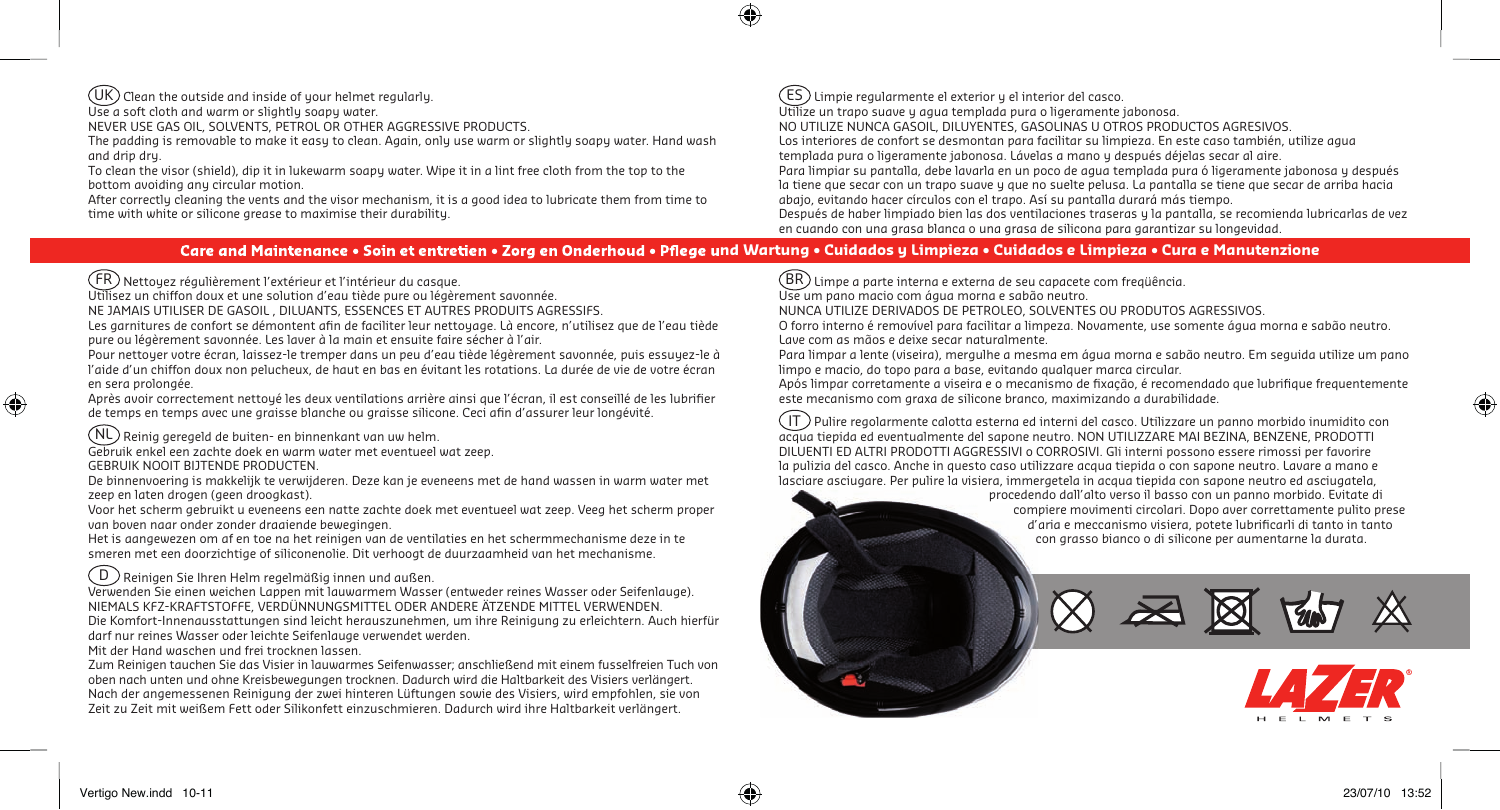#### **Storage • Stockage • Bewaring • Aufbewahrung • Almacenaje • Armazenagem • Manutenzione**

企



 $(\overline{\text{UK}})$  After washing your helmet, store it inside a bag, in a dry temperate place. Avoid prolonged storage in a very illuminate place.

 $F(\widehat{FR})$  Après avoir nettoyé votre casque, stockez-le à l'intérieur d'une housse, dans un endroit sec et tempéré. Evitez un stockage prolongé exposé à la lumière.

 $(\widehat{\mathsf{NL}})$  Nadat u uw helm heeft schoongemaakt, bewaart u hem best in de hoes op een droge plaats met gemiddelde temperatuur. Bewaar uw helm niet op een plaats waar hij is blootgesteld aan zonlicht.

 $\mathcal{\left(}\mathsf{D}\right)$ Nach dem Reinigen Ihres Helms, bewahren Sie diesen in einer Helmtasche, an einem trockenen, wohltemperierten Ort auf. Ein langes Aufbewahren im Licht ist zu vermeiden.

 $(\overline{\sf{ES}})$  Después de haber limpiado su casco, tenéis que colocarlo dentro de su bolsa de transporte y en un lugar seco. Evitar de dejarlo durante mucho tiempo en un lugar expuesto a la luz.

BR) Apos lavar o seu capacete, guarde o mesmo dentro da sacola, em um local seco<br>e arejado.<br>Evite guarda-lo por muito tempo em local e arejado.

Evite guarda-lo por muito tempo em local de iluminacao intensa

IT Dopo aver pulito il vostro casco, riponetelo in una sacca, in un luogo asciutto a temperatura ambiente. Evitate di tenerlo per un lungo tempo esposto alla luce.

◈

 $(\overline{\sf UK})$  As time goes by, some wearing marks can appear on safety elements of your helmet, such as: wearing or fraying of the strap, malfunction of the buckle, cracking or crumbling of the inner liner, cracking of the shell, ... In this case, contact your dealer to check or replace your helmet.

FR Avec l'âge, certains signes d'usure peuvent apparaître sur les éléments de sécurité de votre casque, tels que: sangle usée ou effilochée, disfonctionnement de la boucle, craquelures ou effritement du rembourrage protecteur intérieur, fissures de la calotte….Dans ce cas, contactez votre revendeur pour inspection ou remplacez votre casque.

NL Na veelvuldig gebruik, kunnen sommige onderdelen tekenen van slijtage vertonen, zoals bijvoorbeeld uitrafelende riempjes, een slecht functionerende sluiting, scheurende of afbrokkelende binnenbekleding of bartsen in de schelp van uw helm. Contacteer in dat geval uw verkoper om de veiligheid van uw helm te onderzoeken of vervang uw helm.

 $\left(\overline{\mathtt{D}}\right)$ Mit dem Alter können Verschleißerscheinungen an den Sicherheitselementen Ihres Helms auftreten, wie z.B.: Verschleß oder Zerfasern der Kinnriemen, Funktionsstörung der Schnalle, Risse oder Zerfall der inneren Schutzpolsterung, Risse in der Helmschale,... In solch einem Fall, kontaktieren Sie bitte Ihren Fachhändler zur Kontrolle oder ersetzen Sie Ihren Helm.

 $(\widehat{\mathsf{ES}})$ Con el tiempo, pueden aparecer signos de deterioro en los elementos de seguridad de su casco, como, por ejemplo : banda gastada o deshilachada, mal funcionamiento de la hebilla, resquebrajaduras o desgaste del relleno protector interior, fisuras del casco…En este caso, póngase en contacto con su distribuidor para que lo revise o cambie de casco.

#### **Durability • Longévite • Duurzaamheid • Langlebigkeit • Longevidad • Durabilidade • Durata del casco**

 $\ket{\text{BR}}$  Com o passar do tempo, algumas marcas podem aparecer no itens de segurança de seu capacete, como: desgaste da cinta jugular, mal funcionamento da trava jugular, trincas no forro interno, trinca no casco externo,... Neste caso, entre em contato com sua revenda para verificá-lo ou substituí-lo.

IT Con il passare degli anni, su alcuni punti di sicurezza del vostro casco potrebbero apparire dei segni di usura, come: il cinturino consumato o sfilacciato, mal funzionamento della fibbia, scheggiatura o screpolatura dell'imbottitura protettiva interna, fessure nella calotta....In tal caso, contattare il vostro rivenditore per controllare o sostituire il casco.

◈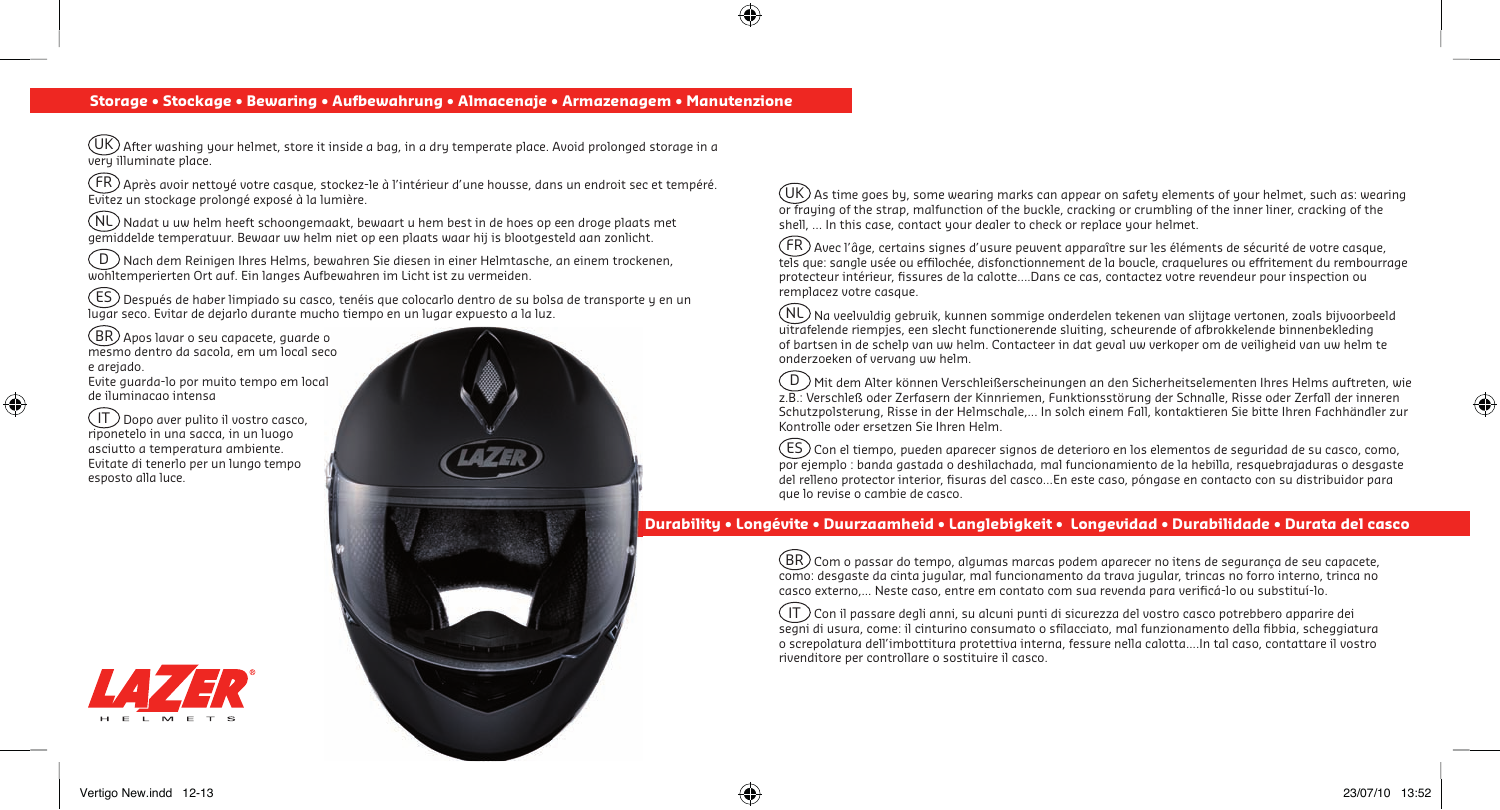## UK **ADJUSTING AND USING THE MICROMETRIC BUCKLE**

- 1. First, adjust the length of the strap by rolling it through the plastic adjustable strap (A)
- 2. To close the buckle, insert the ratcheted tongue (B) into the casing (C). When you hear a "click", the buckle is closed. The multi-notching allows for minute adjustments in order to obtain perfect comfort and fit with the buckle.
- 3. If necessary, go back and repeat Step 1.
- 4. To open the buckle, pull on the red strap (D) and draw back the ratcheted tongue using your other hand.

## FR **AJUSTEMENT ET UTILISATION DE LA BOUCLE MICROMETRIQUE**

- 1. Ajustez d'abord la longueur de la sangle en la faisant glisser autour de l'attache en plastique coulissante (A)
- 2. Pour fermer votre boucle, introduisez la languette à cliquets (B) dans le boîtier (C). Vous entendez "clic", votre boucle est fermée.

 Le multi crantage vous permet un réglage plus fin et d'obtenir ainsi une tension parfaite et confortable de la sangle.

3. Au besoin, revenez au point # 1.

◈

4. Pour ouvrir votre boucle, tirez sur la lanière rouge (D) et retirez la languette à cliquets à l'aide de l'autre main.

#### ES **AJUSTE Y UTILIZACIÓN DE LA HEBILLA MICROMÉTRICA**

1. Primero ajuste la longitud de la cincha desplazando ésta alrededor de la sujeción deslizante de plástico (A).

2. Para cerrar la hebilla, introduzca la lengüeta con las retenciones (B) en el enganche (C). Oirá un "clic" y la hebilla estará cerrada.

Su festoneado le permite una regulación más precisa y así poder obtener la tensión perfecta y más confortable de la cincha.

- 3. Si fuera necesario, regrese al punto # 1.
- 4. Para abrir la hebilla, tire de la cinta roja (D) y retire la lengüeta con las retenciones ayudándose con la otra mano.

#### **USO E AJUSTE DO SISTEMA MICROMÉTRICO DE TRAVA** BR

- 1. Inicialmente, regule o comprimento da cinta no ponto ajustável (A)
- 2. Para fechar a trava, insira a ponta plástica (B) dentro da casa (C). Ao ouvir um "click", a trava está fechada. O sistema dentado permite ajustes milimétricos com o objetivo de oferecer melhor conforto e ajuste perfeito.
- 3. Caso necessário, volte e repita o passo 1.
- 4. Para abrir a trava, puxe a lingueta vermelha (D) e deslize a ponta plástica para fora com a outra mão.

#### **Buckle • Boucle • Sluiting • Schnalle • Hebilla • Trava • Fibbia**

企

## NL **INSTELLING EN GEBRUIK VAN DE MICROMETRISCHE GESP**

- 1. Stel eerst de lengte van de kinriem grof in, door die te laten glijden over de schuivende plastic klem (A).
- 2. Om uw gesp te sluiten steekt u vervolgens de gekartelde lip (B) in de sluiting (C). Als u een «klik» hoort, is uw gesp gesloten.

 De meervoudige inkepingen maken het mogelijk de instelling fijner af te stellen en zo een perfecte, comfortabele spanning van de riem te bekomen.

- 3. Indien nodig herbegint u bij punt # 1.
- 4. Om uw gesp te openen trekt u aan het rode riempje (D) en trekt u er de gekartelde lip (B) uit met de andere hand.

#### D **EINSTELLUNG UND VERWENDUNG DER KINNRIEMENSICHERUNG MIT FEINER SPERRZAHNUNG**

- 1. Stellen Sie zunächst die Länge des Riemens richtig ein. Führen Sie ihn dazu durch den Kinnriemen- Verschlussteil aus gleitfähigem Kunststoff (A).
- 2. Zum Schließen der Kinnriemensicherung führen Sie die Lasche mit Sperrzahnung (B) in den Schnellverschluss (C) ein. Dabei ertönt ein Klicken, das Ihnen anzeigt, dass die Kinnriemensicherung richtig geschlossen ist.

 Die feine Sperrzahnung ermöglicht die optimale Feinanpassung, wodurch der Riemen perfekt, sicher und dennoch bequem sitzt.

- 3. Bei Bedarf ändern Sie die Länge nochmals, wie unter Punkt 1 beschrieben.
- 4. Zum Öffnen der Kinnriemensicherung halten Sie die Lasche mit Sperrzahnung mit der einen Hand fest und ziehen mit der anderen Hand an dem roten Riemen (D).

#### IT **REGOLAZIONE ED USO DELLA CINTURA MICROMETRICA**

1. Innanzitutto regolare la lunghezza della cinghia e farla scorrere attorno all'attacco in plastica scorrevole (A)

2. Per fermare la fibbia, introdurre la linguetta a scatto (B) nella capsula (C). Quando si sente "clic", la fibbia è chiusa.

 Le tacche multiple consentono una regolazione più precisa e così è possibile ottenere una tensione perfetta e confortevole della cinghia.

- 3. All'occorrenza, ritornare al punto n. 1.
- 4. Per aprire la vostra fibbia, tirare dalla striscia rossa (D) e togliere la linguetta a scatto con l'altra mano.



⊕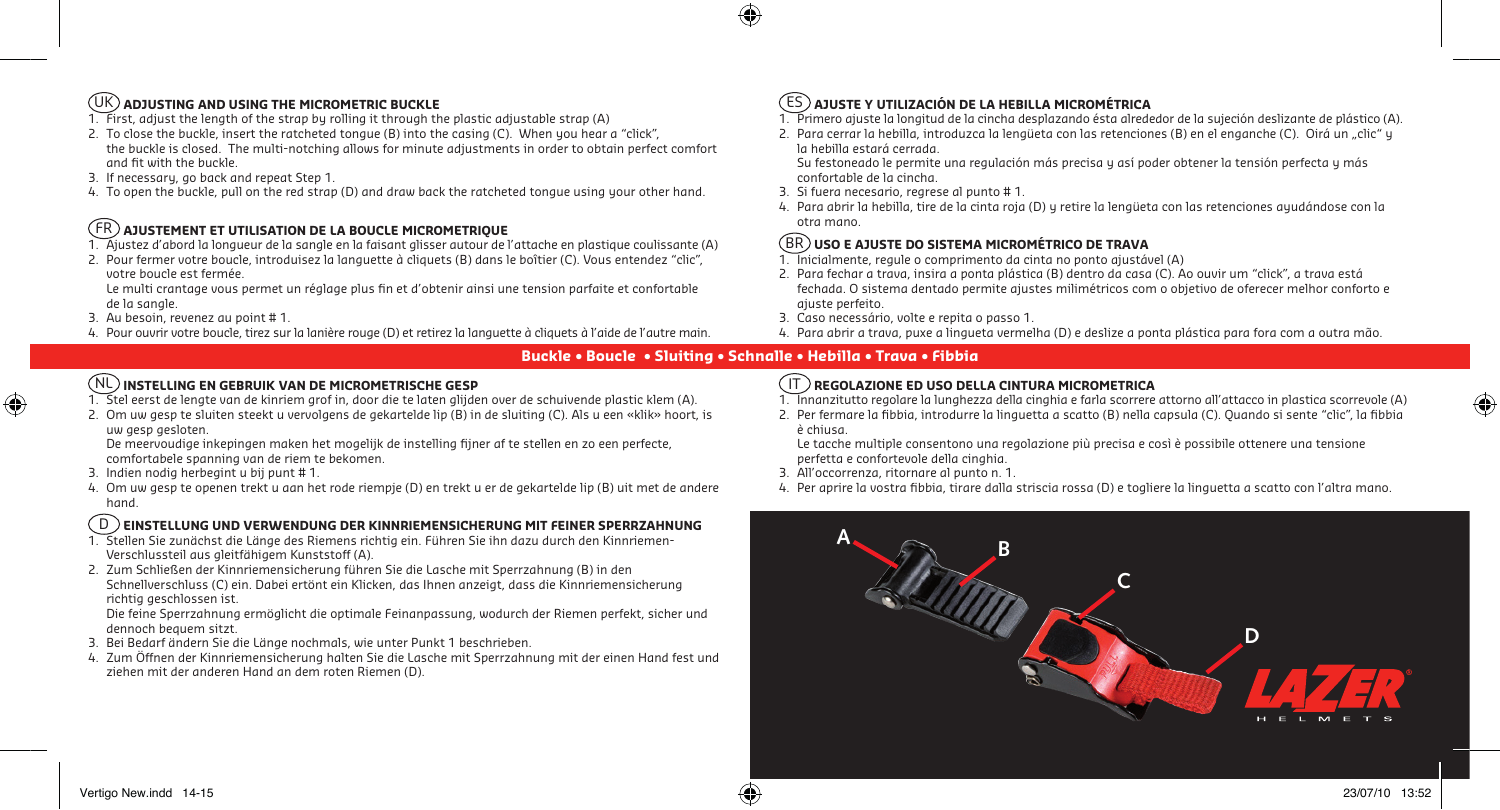

#### UK **SPECIFICATIONS OF USE FOR YOUR BREVA**

#### **HOW TO REMOVE AND PUT CHEEK PADS BACK ON YOUR HELMET**

- Take the front part of the cheek pad with your fingers and, moving from top to bottom, pull it lightly toward the inside of the helmet (G).
- Gently detach the pad from its housing in the polystyrene by making small motions in order not to break it (H).
- Detach the pad from the strap.

#### **To put the pad back on:**

◈

- Insert the strap through the pad first (I).
- Insert the slim part of the pad in its housing between and under the shell (J).
- While exerting pressure with slight motions from top to bottom, place the pad
- in its original housing (K).
- Then pull the strap to check that it is in order.

## **SPECIFICATIONS D'USAGE POUR VOTRE BREVA**

#### **COMMENT ENLEVER ET REMETTRE LES COUSSINETS DE JOUES**

- Prenez entre vos doigts la partie avant du coussinet de joue et exercez un mouvement de haut en bas tout en tirant légèrement celui-ci vers l'intérieur du casque (G).
- Détachez délicatement le coussinet de son logement dans le polystyrène, par des petits mouvements, afin de ne pas le briser (H).
- Détachez le coussinet de la sangle.

#### **Pour remettre le coussinet:**

- Introduisez d'abord la sangle à travers le coussinet (I).
- Introduisez ensuite la partie amincie du coussinet dans son logement entre calotte et sous calotte (J).
- Tout en exerçant une pression avec de légers mouvements de haut en bas, positionnez le plot dans son logement d'origine (K).
- Tirez ensuite sur la sangle afin de vérifier sa position.

#### • Neem het voorste deel van het wangkussentje tussen uw vingers en oefen een neerwaardse beweging uit; trek het kussentje daarbij lichtjes naar de binnenkant van de helm (G). • Maak het kussentje voorzichtig los uit de polystyreen houder; doe dit met kleine bewegingen om deze laatste niet te breken (H). • Maak het kussentje van het lint los.

⊕

#### **Om het kussentje weer aan te brengen:**

- Steek eerst het lint door het kussentje (I).
- Steek vervolgens het verdunde deel van het kussentje in de daarvoor voorziene uitsparing tussen helm en onderhelm (J).

**HOE DE WANGKUSSENTJES VERWIJDEREN EN WEER AANBRENGEN**

- Terwijl u druk blijft uitoefenen met lichte bewegingen van boven naar beneden, positioneert u het kussentje op zijn oorspronkelijke plaats (K).
- Trek vervolgens aan het lint om de juiste positie te controleren.

## D **BENUTZUNGSHINWEISE FÜR IHREN BREVA**

NL **GEBRUIKSAANWIJZING VAN UW BREVA**

#### **HERAUSNEHMEN UND EINLEGEN DER WANGENPOLSTER**

- Fassen Sie mit den Fingern den vorderen Teil des Wangenpolsters und bewegen Sie es von oben nach unten; ziehen Sie dabei das Polster leicht zur Mitte des Helms (G).
- Lösen Sie das Polster vorsichtig aus seiner Styropor Halterung mit kleinen Bewegungen, um es nicht zu beschädigen (H).
- Nehmen Sie das Polster aus dem Tragriemen.

#### **Um das Polster wieder einzulegen:**

- Führen Sie zunächst den Tragriemen durch das Polster (I).
- Fügen Sie dann den dünneren Teil des Polsters in seine Halterung zwischen Schale und Innenschale ein (J).
- Bringen Sie das Polster in seine ursprüngliche Position in dem Sie durch leichte Bewegungen von oben nach unten Druck ausüben (K).
- Ziehen Sie dann am Tragriemen, um den richtigen Sitz des Polsters zu prüfen.





♠



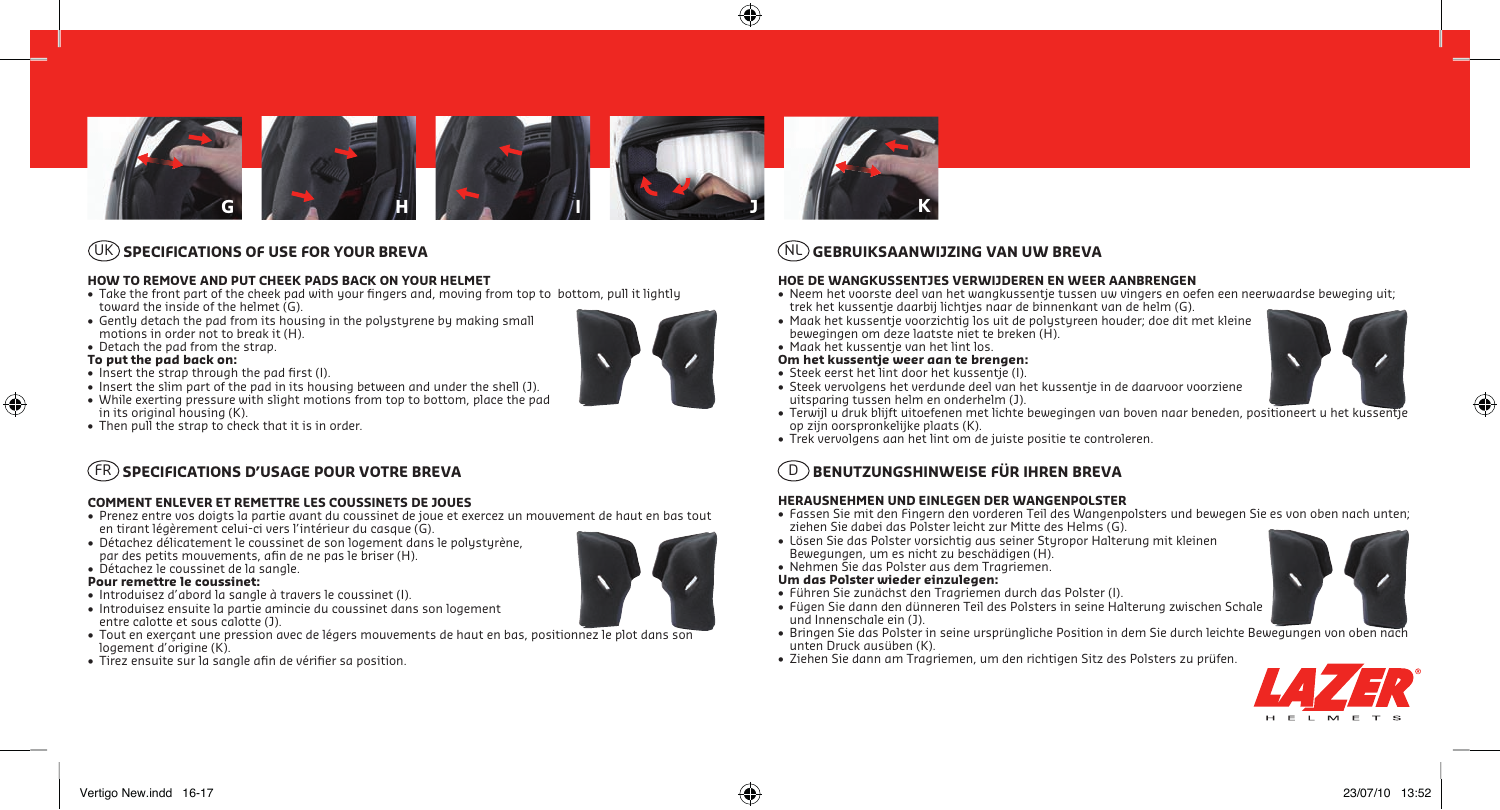

#### ES **ESPECIFICACIONES DE USO PARA SU BREVA**

#### **CÓMO QUITAR Y VOLVER A COLOCAR LAS ALMOHADILLAS DE MEJILLAS**

- Coja entre sus dedos la parte delantera de la almohadilla de la mejilla y mueva de arriba abajo tirando ligeramente la almohadilla hacia el interior del casco (G).
- Separe con delicadeza la almohadilla de su posición en el poliestireno, con pequeños movimientos, para no romperla (H).
- Separe la almohadilla de la correa.

#### **Para volver a colocar la almohadilla :**

- En primer lugar, vuelva a introducir la correa a través de la almohadilla (I).
- A continuación, introduzca la parte blanda de la almohadilla en su posición entre
- la calota y bajo la calota (J).
- Presionando nuevamente con movimientos ligeros de arriba abajo, coloque el borde
- de unión en su posición original (K).
- A continuación, tire de la correa para comprobar que está en su sitio.

# BR **ESPECIFICAÇÕES DE USO DO SEU BREVA**

#### **COMO REMOVER E REPOR AS ALMOFADAS DE PROTECÇÃO DO ROSTO**

- Segurando entre os dedos a parte anterior da almofada de proteção do rosto, exerça um movimento de cima para baixo e puxando-a ao mesmo tempo ligeiramente para o interior do capacete (G).
- Retire delicadamente a almofada do seu lugar em polistireno, efetuando pequenos movimentos, para não rompe-la (H).
- Retire a almofada da correia.

#### **Para repor a almofada:**

◈

- Introduza primeiro a correia na almofada (I).
- Introduza depois a parte mais delgada da almofada no seu lugar, entre o casco e o subcasco (J).
- Posicione o clip no seu lugar, pressionando-o ao mesmo tempo com movimentos ligeiros de cima para baixo (K).
- Puxe a correia para verificar se ficou na posição correta.

#### manovrando con piccoli movimenti delicati per non romperlo (H). • Staccare il guanciale dal cinturino. **Per rimontare il guanciale:** • Fare passare innanzitutto il cinturino nel guanciale (I). • Quindi inserire la parte affusolata del guanciale nella relativa sede tra la calotta e la controcalotta (J).

⊕

- Premendo sul blocchetto ed esercitando lievi movimenti oscillanti dall'alto al basso, posizionare il blocchetto nella relativa sede d' origine (K).
- Quindi tirare il cinturino per verificarne la posizione.

**COME RIMUOVERE E RIMONTARE I GUANCIALI?**

IT **SPECIFICHE D'USO PER IL VOSTRO BREVA**

tirare leggermente verso l'interno del casco (G).







⊕

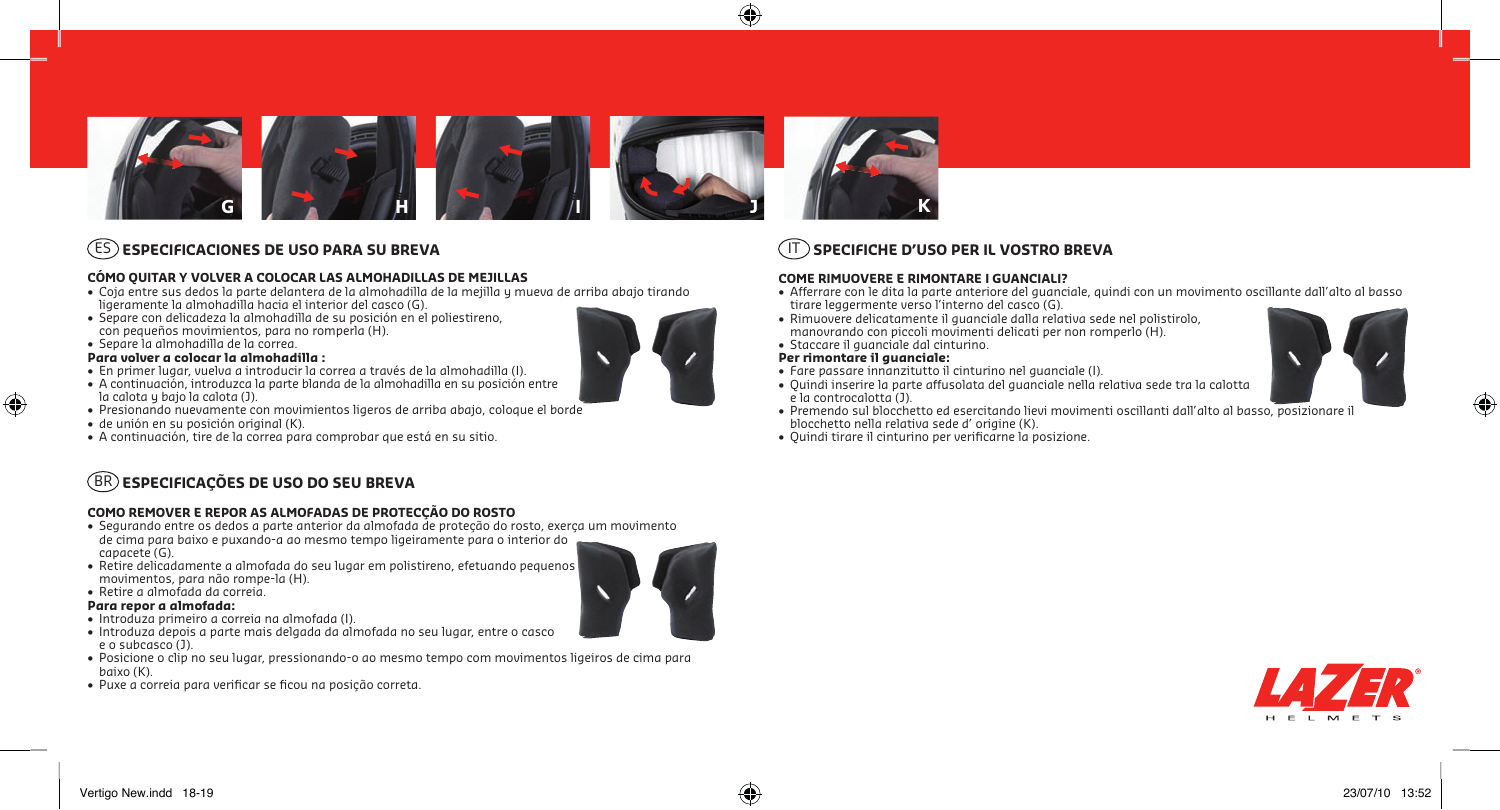#### UK **REPLACEMENT OF THE VISOR SEAL**

- Remove the visor from the helmet (see instructions above).
- Remove the seal starting from the join (P) in its support taking care to remove the adhesive as well.
- Remove the protective paper and fit the new seal.
- Make sure it lies flat in its supporting groove taking care not to stretch it when you fit it.
- Once you reached the edge, cut off the excess with a pair of scissors.
- Next, apply pressure with your finger around the whole seal so that is adheres properly to the bottom of the supporting groove.
- Replace the visors. The main visor should close properly.

**PLEASE NOTE:** when the seal is new, the visor may not fit properly in its place, this is normal. Wait a few hours for the seal to settle in order to ensure total watertightness.

#### FR **REMPLACEMENT DU JOINT D'ETANCHEITE DE L'ECRAN**

- Démonter les écrans du casque (voir instructions ci-dessus).
- A l'endroit du raccord, commencer à détacher le joint (P) de son support en veillant bien à enlever l'adhésif également.
- Enlever le papier de protection et appliquer le joint.
- Prendre soin de bien disposer celui-ci à plat dans la gorge support en veillant à ne pas l'étirer pour l'étendre.
- Arrivé à l'extrémité, couper l'excédent avec une paire de ciseaux
- Appliquer ensuite une pression avec le doigt sur l'ensemble du joint afin qu'il soit bien collé dans le fond de la gorge support.
- Remonter les écrans. L'écran principal doit se fermer correctement.
- **ATTENTION :** lorsque le joint est neuf, il se peut que l'écran ne prenne pas sa place correctement. C'est
- normal. Il faut attendre quelques heures, que le joint s'écrase pour assurer une étanchéité parfaite.

#### NL **DE AFDICHTING VAN HET SCHERM VERVANGEN**

- De schermen van de helm afnemen (zie bovenstaande richtlijnen).
- De afdichting (P) bij de verbinding afnemen en er goed voor zorgen dat ook oude lijm testen verwijderd worden.
- Het beschermpapier van de nieuwe afdichting verwijderen en de afdichting aanbrengen.
- Let op probeer deze bij het aanbrengen zo min mogelijk uit te rekken.
- De overtollige afdichting aan het uiteinde kunt u met een schaar afknippen.
- De afdichting vervolgens goed aandrukken zodat hij goed onder in de uitsparing plakt.
- De schermen weer bevestigen. Het hoofdscherm moet correct gesloten kunnen Worden.

**LET WEL :** als de afdichting vernieuwd is, bestaat de kans dat het scherm niet optimaal sluit, dit komt omdat de afdichting zich nog moet zetten na een paar uur zal deze weer perfect afsluiten.

#### D **DAS AUSWECHSELN DER VISIERDICHTUNG**

- Die Visiere vom Helm entfernen (siehe Anleitung oben).
- An der Anschluss-Stelle damit beginnen, die Dichtung (P) von ihrer Stützfläche zu trennen und dabei darauf achten, ebenfalls das Klebeband zu entfernen.
- Die Schutzhülle entfernen und die Dichtung anbringen.
- Darauf achten, sie richtig flach in der Stützrille einzufügen und sie dabei nicht zu dehnen.
- Wenn Sie am Ende angelangt sind, die übrige Länge mit einer Schere abtrennen.
- Daraufhin mit dem Finger auf die gesamte Dichtung drücken, damit sie gut in der der Stützrille haftet.

• Die Visiere wieder anbringen. Das Hauptvisier muß einwandfrei schließen.

**ACHTUNG :** Bei einer neuen Dichtung kann es vorkommen, dass das Visier nicht einwandfrei schließt. Das ist normal. Man muss einige Stunden warten, bis die Dichtung komprimiert ist und eine einwandfreie Abdichtung gewährleistet.

## ES **CÓMO REMPLAZAR LA JUNTA DE AISLAMIENTO DE LA PANTALLA**

- Desmontar las pantallas del casco (ver instrucciones a continuación).
- En el lugar donde se encuentra el racor, separe la junta (P) de su soporte retirando al mismo tiempo todo el adhesivo.
- Retire el papel de protección y coloque la junta.
- Tenga cuidado de colocarla correctamente plana en la garganta soporte, procurando no estirarla para no cederla.
- Una vez la junta puesta hasta el final, cortar el excedente con tijeras.
- A continuación empujar con el dedo sobre toda la junta para asegurarse que esta bien pegado en el fondo de la garganta soporte.
- Montar de nuevo las pantallas. La pantalla principal se deberá cerrar correctamente.

**¡OJO! :** Cuando la junta es nueva es posible que la pantalla principal no se coloque correctamente. Es normal. Hay que esperar algunas horas a que la junta se aplaste para asegurar un aislamiento perfecto.

## BR **SUBSTITUINDO O SELO DA LENTE**

- Remova a lente do capacete (veja instruções acima).
- Afroxe o selo começando pela junta do suporte (P) tomando cuidado em também remover o adesivo.
- Remova o papel de proteção e ajuste o novo selo.
- Certifique-se de que o suporte esteja bem posicionado em seus devidos locais, tomando cuidado para não esticar demais quando ajustá-lo.
- Ao finalizar o processo, corte o excesso com um tesoura.
- Em seguida, aplique pressão com os próprios dedos em volta de todo o selo, para que o mesmo tenha uma adesão correta.
- Recoloque a lente principal. Deve fechar corretamente.

**ATENÇÃO :** quando o selo é novo, a lente pode não se ajustar corretamente, o que é normal. Aguarde algumas horas para que o selo assente para garantir total vedação.

#### IT **COME SOSTITUIRE LA GUARNIZIONE DI TENUTA DELLA VISIERA**

- Rimuovere la visiera del casco (vedi istruzioni sopra descritte).
- A livello del raccordo, cominciare a staccare la guarnizione (P) dal suo supporto, facendo attenzione a rimuovere anche l'adesivo.
- Togliere la carta di protezione e applicare la guarnizione;
- Accertarsi di disporla correttamente, in piano nella scanalatura di supporto, senza stirarla per stenderla.
- Raggiunta l'estremità, tagliare la parte eccedente con un paio di forbici.
- Premere poi con il dito sull'insieme della guarnizione in modo che sia ben incollato sul fondo della scanalatura di supporto.
- Rimontare la visiera. Questa deve chiudersi correttamente.

**ATTENZIONE :** quando la guarnizione è nuova, è possibile che la visiera princpale non si posizioni correttamente. È normale. È necessario attendere qualche ora, affinché la guarnizione si comprima fino a garantire una tenuta perfetta.



◈

(⊕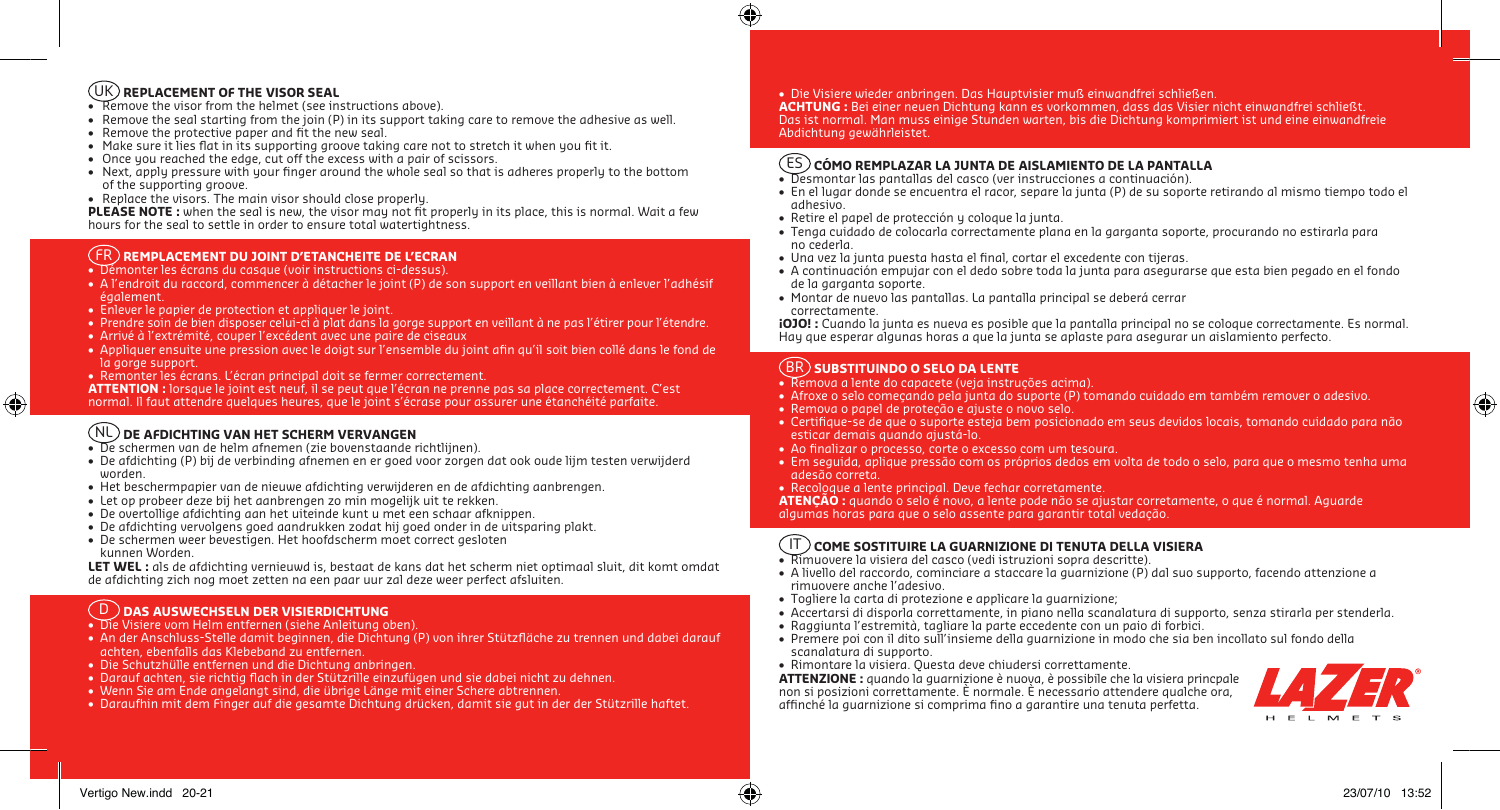## UK **ACCESSORIES AND REMOVABLE PARTS**

- External sun visor available as accessory.
- Scratch resistant visors : Clear, Clear (Pinlock® ready), clear anti-fog, tinted 60%, tinted 80%, mirror multicolor, mirror silver, mirror blue, blue high visibility, WideClear gradual fading, WideClear clear.
- Pinlock® lenses : clear, tinted 80%, orange.
- Neoprene visor seal kit.
- Visor holder kit.
- Screw kit.
- Cheek pads kit.
- Bluetooth patch RingO.
- Breath deflector.
- Chin curtain.

#### NL **ACCESSOIRES EN RESERVEONDERDELEN**

- Extern zonnescherm beschikbaar in toebehoren.
- Krasvrije schermen : helder,

helder (Pinlock® ready), helder wasembestendig, getint 60%, getint 80%, gespiegeld multicolor, gespiegeld zilver, gespiegeld blauw, blauw high visibility, WideClear helder, WideClear gradient.

- Pinlock® schermen : helder, getint 80% en oranje.
- Afdichtingskit in neoprene.
- Bevestigingskits.
- Schroevensets.
- Wangkussen kit.
- Patch Bluetooth RingO.
- Neusbeschermer.
- Kinbescherming.

## ES **ACCESORIOS Y PIEZAS SUELTAS**

• Pantalla solar externa disponible en accesorio.

- Pantallas antirayas : clara, clara (Pinlock® ready), clara antiniebla, ahumada (60%), ahumada (80%), espejo multicolor, espejo plata, espejo azul, azul alta visibilidad, WideClear clara, WideClear gradiente.
- Lentes Pinlock®: clara, ahumada 80%, naranja.
- Junta pantalla.
- Kit de mecanismos.
- Kit de tornillos.
- Almohadillas de mejilla.
- Patch Bluetooth RingO.
- Cubre nariz.
- Babero.

## IT **ACCESSORI E PEZZI DI RICAMBIO**

- Visiera solare esterna disponibile come accessorio
- Visiere antigraffio: chiara, chiara (Pinlock® ready), trasparente anti-appannamento, fumé (60%), fumé (80%), specchio multicolore, specchio argento, specchio blu, blu alta visibilita, WideClear transparente, WideClear degradante.
- Lente Pinlock®: trasparente, fumé 80%, arancione.
- Kit guarnizione di tenuta della visiera in neoprene.
- Kit di cremagliere.
- Kit di viti.
- Kit di guanciali.
- Patch Bluetooth RingO.
- Paranaso.
- Sottogola.

# ♦

## FR **ACCESSOIRES ET PIECES DETACHEES**

- Ecran solaire externe disponible en accessoire.
- Ecrans anti-rayures : Clair, Clair (Pinlock® Ready, clair anti-buée, fumé (60%), fumé (80%), miroir multicolore, miroir argent, miroir bleu, bleu haute visibilité, WideClear dégradé, WideClear clair.
- Lentilles Pinlock®: claire, fumée 80%, orange.
- Kit joint d'étanchéité en néoprène.
- Kit de crémaillères.
- Kit de vis.
- Kit coussinets de joues.
- Patch Bluetooth RingO.
- Cache-nez.
- Bavette.

## D **ZUBEHÖR UND ERSATZTEILE**

- Außensonnevisier als Zubehör verfügbar.
- Kratzfreie Visiere : Klar, Klar (Pinlock® ready), klar antibeschlag, 60% getönt, 80% getönt, multicolor verspiegelt, silber verspiegelt, blau verspiegelt, blau High Visibility, WideClear klar, WideClear teilweise getönt.
- Pinlock®-Linsen : Klar 80% getönt orange.
- Visierdichtungskit aus Neopren.
- Visiermechanik-Set.
- Schraubenset.
- Bluetooth Patch RingO.
- Atemschutz.
- Kinnwindabweiser.

#### BR **ACESSÓRIOS E PARTES REMOVÍVEIS**

- Viseira solar externa disponível como acessorio
- Lente: diferentes cores disponíveis. Por favor entre em contato com sua revenda, WideClear clara, WideClear degradada.
- Lente Pinlock®: transparente, fumado, laranja.
- Kit suporte de lente.
- Selo para lente.
- Kit parafusos.
- Almofadas de proteção do rosto.
- Patch Bluetooth RingO

• Filtro.

• Guarda pó